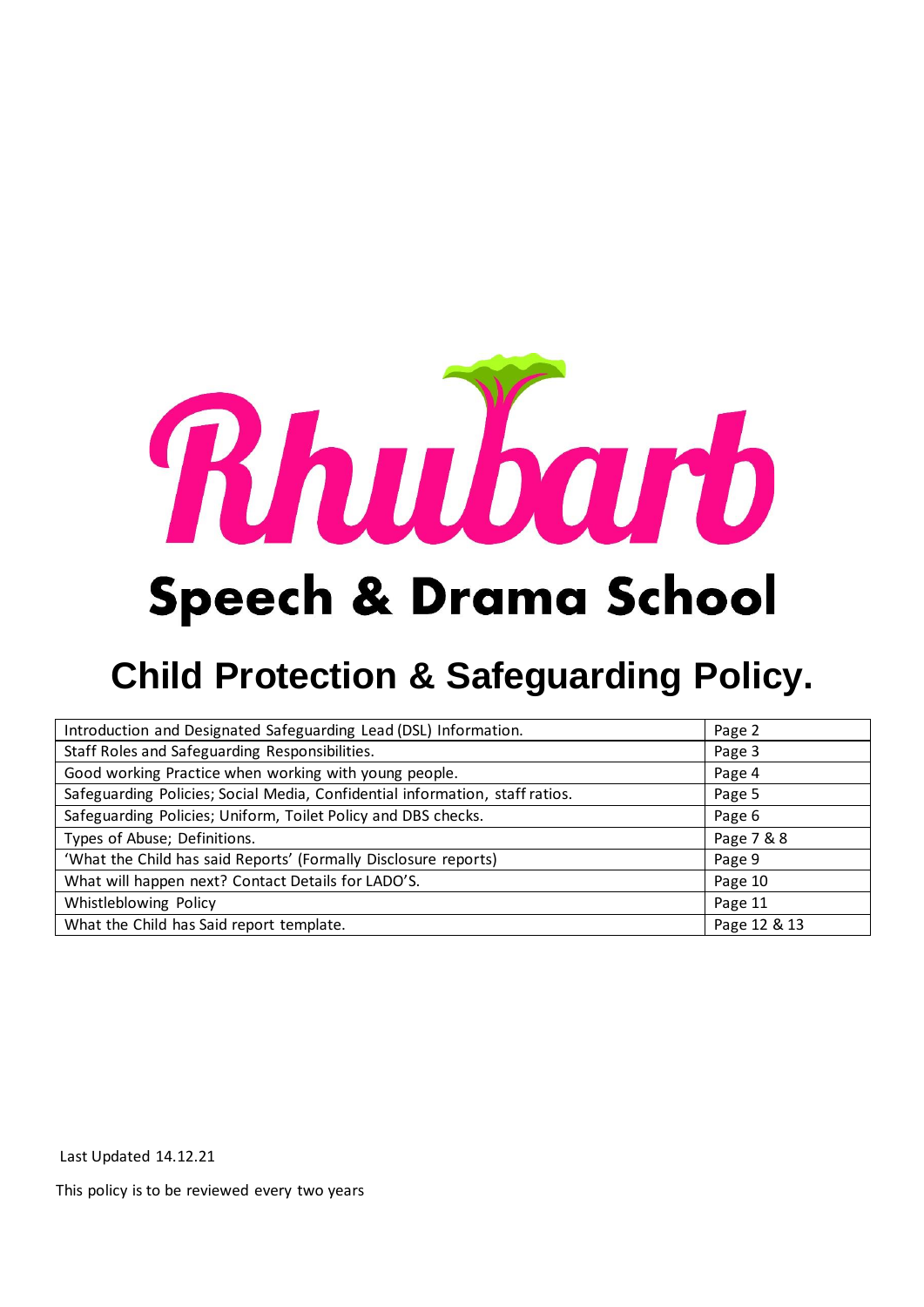## **Rhubarb Speech and Drama School's Safeguarding and Child Protection Policy and Legislation.**

Rhubarb has a legal and moral duty to protect the children and young people that use its services and understand that it is a collaborative effort to keep young people happy and safe. All Rhubarb Staff and Volunteers are to have read and are to have access to this policy. This ensures that we are working within safe practices; and are protected in our working environment. This Policy is also to be available online. Failure to comply could result in disciplinary action being taken or dismissal from services.

#### **What is a child?**

'The Children Act 1989' defines a child; 'Up to, and including the age of 18'. Extensions exist for Children and Young people who have additional needs, and for those in authority care settings.

## **The Designated Safeguarding Lead (DSL)**

It is the role of the Designated Safeguarding Lead to monitor Safeguarding and Child Protection and to report any concerns/issues or abuse to the relevant channels.

#### Rhubarb's Safeguarding Lead is Company Director;

#### **Charlotte Wright**

#### **[Charlotte@rhubarb-drama.co.uk](mailto:Charlotte@rhubarb-drama.co.uk)**

#### **07528383341**

Any safeguarding or child protection concerns must be reported as soon as possible.

The Designated Safeguarding lead is available 24hrs a day, seven days a week for any issues of Safeguarding or Child protection.

You may need to complete a 'What the Child has said report' (Formally 'Disclosure report') the template for which can be found at the end of this document. – See contents page.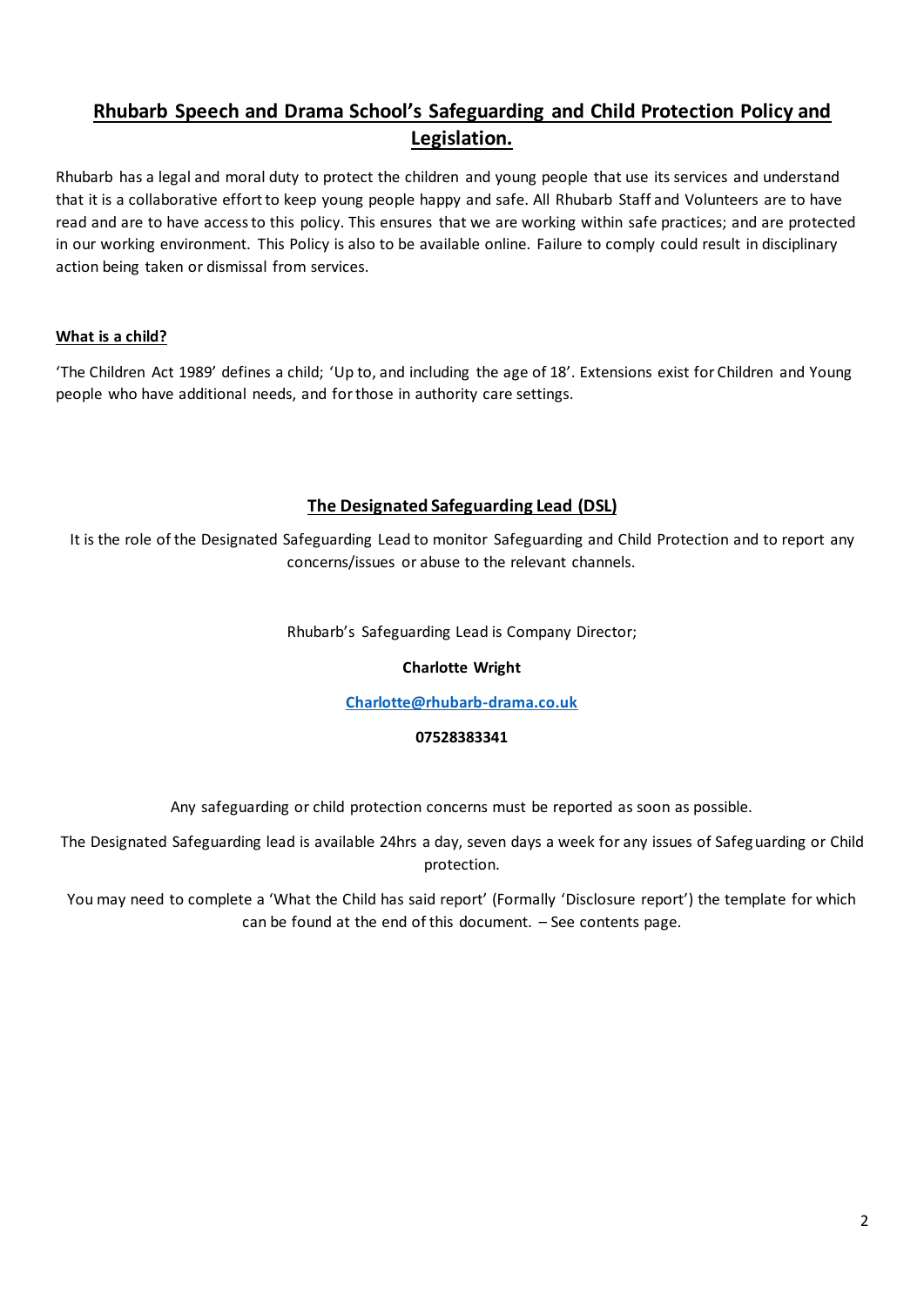## **Staff Roles and Safeguarding Responsibilities**

All Rhubarb Staff and Volunteers must;

- Have continued access to Rhubarb's Safeguarding and Child protection Policy.
- Report any allegations of abuse to the Designated Safeguarding lead as soon as possible.
- Know who the Designated Safeguarding lead is, and how to report allegations of abuse. All Staff and Volunteers are responsible for reporting Safeguarding and Child Protection issues.
- Know how to complete a 'What the child has said report'. (Formally 'Disclosure report').
- Adhere to Rhubarb's Safeguarding and Child Protection policy at all times.
- Be aware of their behaviour, and what is Inappropriate behaviour towards Children/Young People. Staff must monitor their use of language and gestures when working with Children.
- It is not the responsibility of staff to try to deal with suspected abuse themselves, or to make judgement on the validity of the claim. All reports of abuse should be taken seriously and reported immediately.
- All staff and volunteers should be aware of Rhubarb's Whistleblowing Policy and know how to report suspected malpractice.
- Staff will at times, have access to service user's emergency contact information (ICE) if deemed necessary by the company director. This will usually be in the form of the participants completed registration forms. All staff will be fully briefed on GDPR and will adhere to our Data protection policy at all times, treating such information as confidential.
- All Volunteers will have access to/be given a copy of Rhubarb's Child protection policy. Are to be introduced to the Company Director/Safeguarding Lead (Charlotte) and are to be briefed on how to complete a 'What the child has said report'.
- Volunteers (who do not have a current DBS check) are to be supervised at all times by a member of staff who has a DBS check. In this instance, volunteers who do not have a check are not at any point to be left alone and unsupervised with Children/Young People.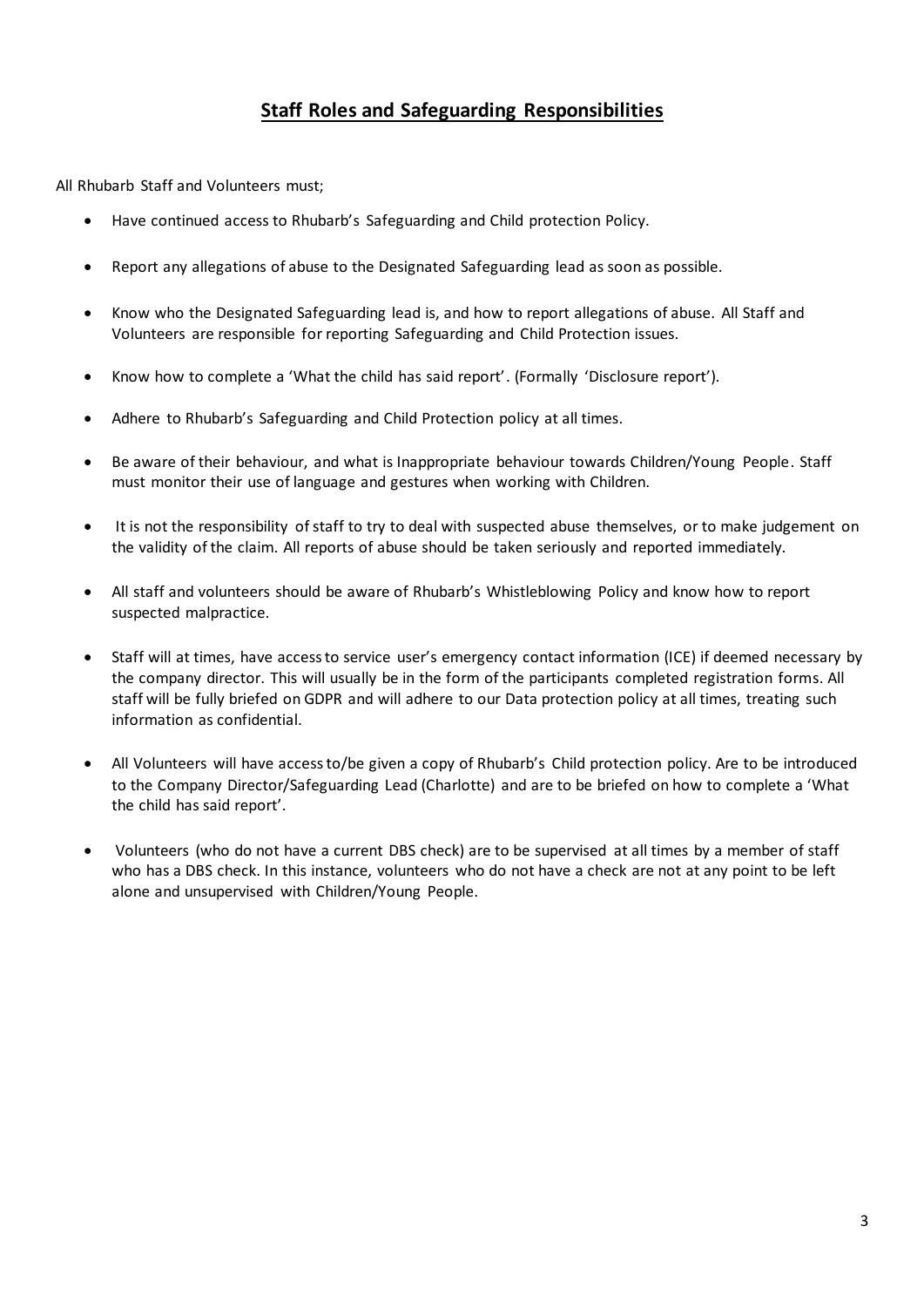## **Good Working Practice with Children and Young People**

*Good Practice when Working with Young People means:* 

- Treating all children equally, with respect and dignity.
- Putting the welfare of each participant before the task/setting.
- Building balanced relationships based on mutual trust and empowering children to share in any decision-making process.
- Giving Enthusiastic and Constructive feedback rather than negative criticism.
- Making Theatre Arts safe and enjoyable.
- Being an excellent role model.
- Recognising that children or adults with disabilities may be more vulnerable than others.
- Praising children for positive behaviour.

#### **Good Practice in Physical contact with Children and Young People means:**

- Only touching participants when necessary, in relation to the particular activity.
- Seeking agreement of participants prior to any physical contact.

• Making sure that participants with disabilities are informed of and are comfortable with any necessary physical contact.

- Spontaneous hugs from participants should be guided to the side of the body.
- Maintaining a safe and appropriate distance from participants.

#### **It does not make sense to:**

- Spend excessive amounts of time alone with children away from others.
- Take children alone in a car on a journey without permission.
- Take children to your home.

• When occasions arise where these situations are unavoidable; they should be done with the full knowledge and consent of those with parental responsibility, and your Safeguarding Lead.

#### **You Should Never:**

- Engage in rough physical contact with a child.
- Allow or engage in inappropriate touching.
- Allow staff or children to use inappropriate language unchallenged.
- Make sexual comments about/to/or in the presence of a child.
- Let any Safeguarding issues go unchallenged or unrecorded.
- Do things of a personal nature for children or adults that they can do for themselves.

• Acts of a personal nature for children (toilet, dressing, lifting) should necessitate full parental consent. In an emergency situation which requires this type of help parents should be fully informed as soon as practicable.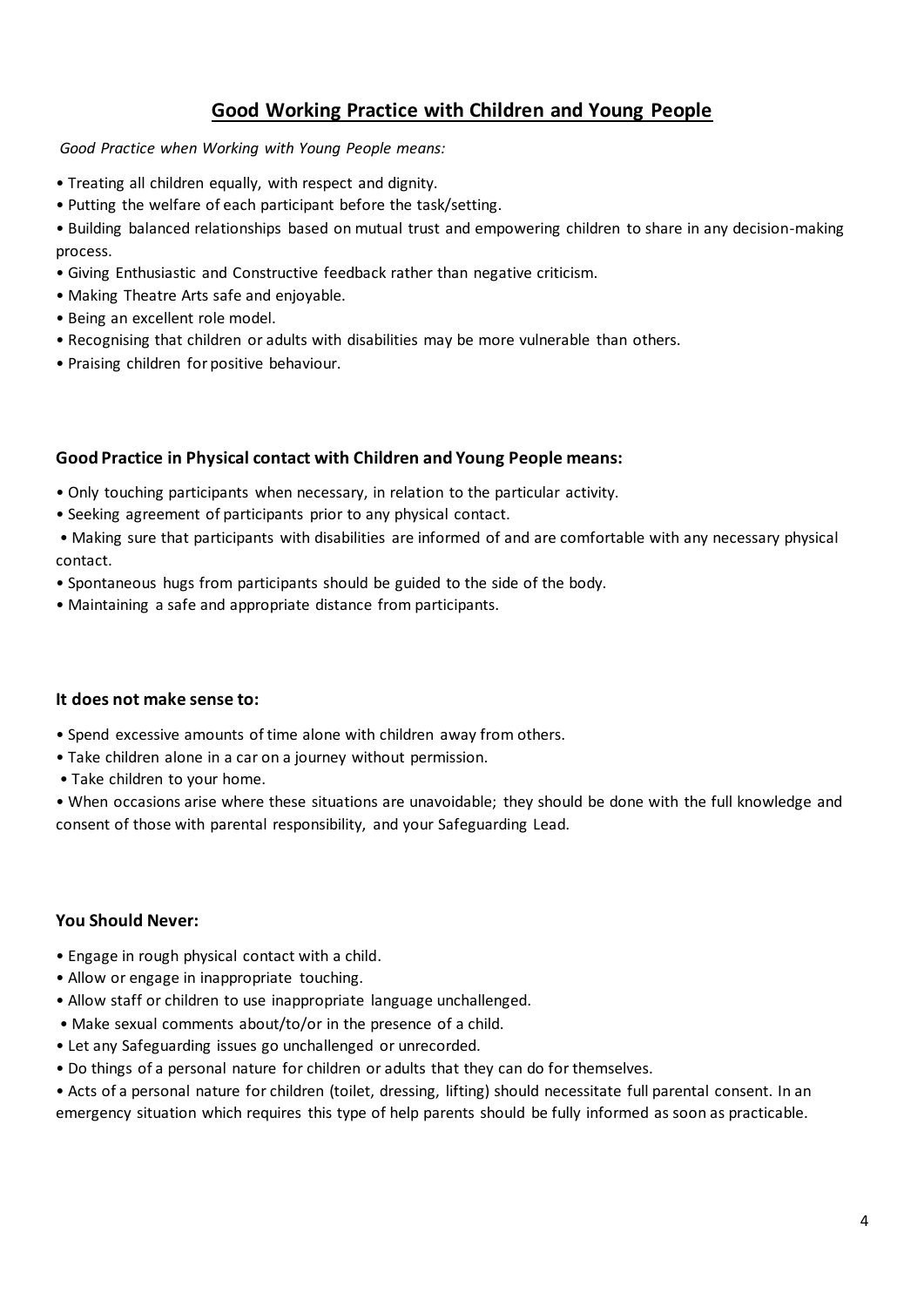## **Social Media Policy**

We strongly advise that Rhubarb staff and volunteers do not engage with Young People (under 18) that they know through Rhubarb projects on Social Media platforms; including Facebook, Twitter, Instagram and WhatsApp. Any attempted contact must be reported (this can be done informally) to the Designated Safeguarding officer.

Although we do not wish to limit your use of social media, we ask that you please be aware of open access platforms such as Twitter and Instagram as posts and photographs you upload can be accessed by young people and adults without your knowledge. Please be cautious of your language and uploaded content whilst working with us.

Rhubarb also asks that you never give a young person your phone number or contact details. The use of personal phones for photography or video purposes during sessions is strictly prohibited as the official Rhubarb Camera must be used. Photographic permission slips must be checked prior to any uploads of photographs to any platforms and no names or 'tags' will ever be applied to specific children in photographs.

## **Confidential Information**

Rhubarb staff will at times have access to information regarding the Children/Young people taking part in activities. This will be Information such as;

- Emergency Contact Details.
- Photographic/Recording consent.
- Medical information, including any information concerning additional needs or support.

This is to ensure that our sessions are both fun and safe and that any access arrangements and plans can be made.

Please note that Rhubarb Speech and Drama is a member of the ICO, and is fully GDPR compliant. This information will be treated as confidential at all times, will be stored appropriately and will not be passed on to third parties.

If the Child/Young person does not continue to use our services, their registration form/Emergency contact details will be shredded. Please see our Data Protection policy for more info.

## **Staff Ratios**

Please note that as Rhubarb's services are categorised as 'Drama Tuition' with the majority of our services happening out of/ after School hours, we therefore do not qualify as a 'Registered childcare provider' and cannot unfortunately accept Childcare Vouchers.

Due to our categorisation as 'Drama Tuition'; similarly, to other tuition providers such as Music and Dance tuition, we are not monitored by Ofsted.

We do however where possible aim to adhere to the recommended NSPCC staff to child ratios when possible.

- 4 8 years 1 adult to 6 children
- 9 12 years 1 adult to 8 children
- 13 18 years 1 adult to 10 children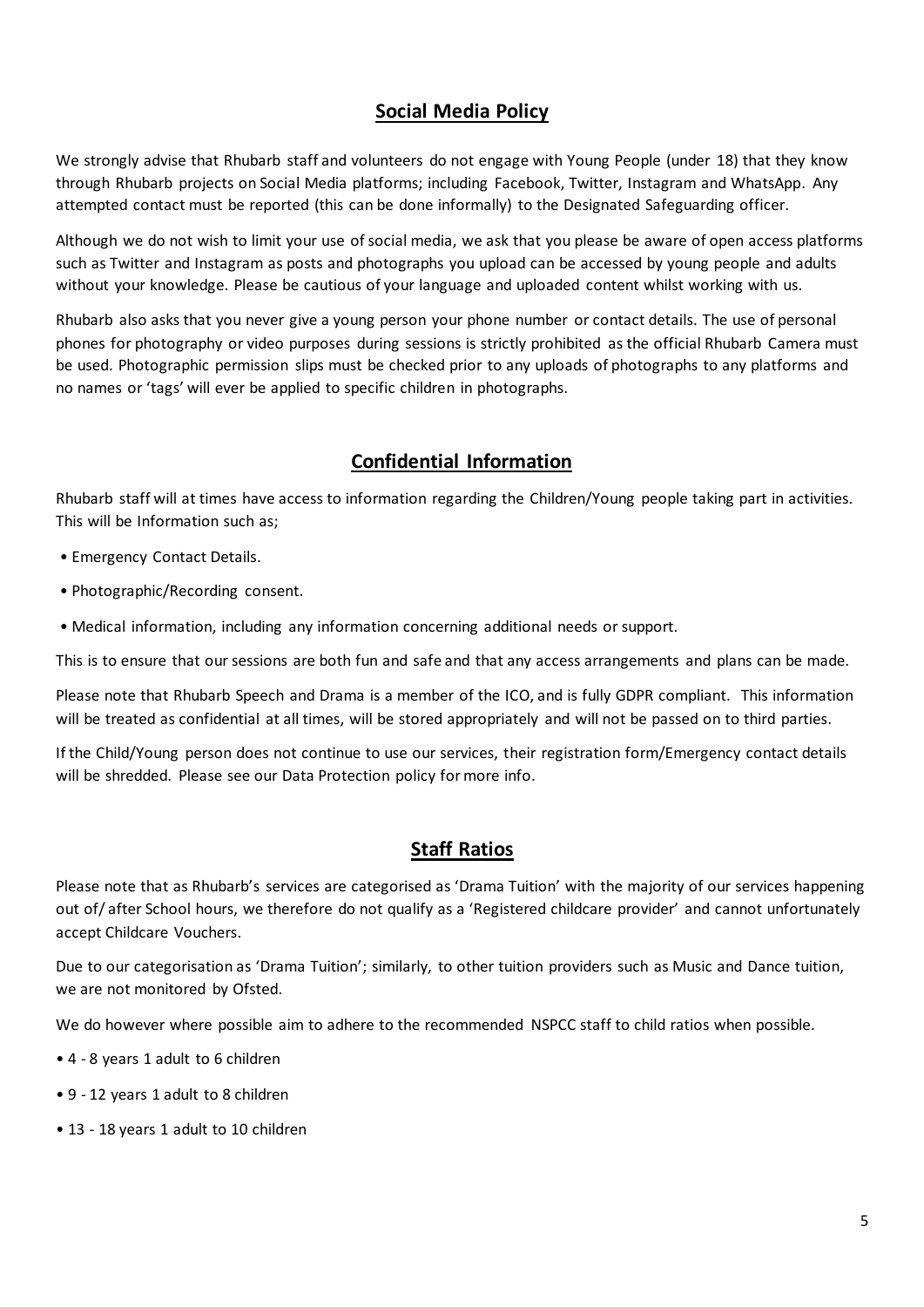## **Uniform**

Rhubarb asks all Staff and Volunteers to wear clothing that they feel is both comfortable and suitable for working with Children and Young People. T-Shirts / Jackets will be provided to all Staff and Volunteers, and we ask that short skirts or shorts are not worn without leggings underneath.

## **Toilets**

Toilets should be identified and checked beforehand if possible. Staff and Volunteers are to use other toilets if available, (including Disabled toilets if an alternative is not available) to avoid staff and participants using the same facilities. If separate facilities are not available. Staff/Volunteers should try and use toilet facilities when children and young people are not likely to be using them.

If a young person requires the toilet during session time, a member of staff with a full DBS check can escort them to these facilities, however they must wait outside and not enter the facilities to walk the participant back afterwards.

## **DBS Checks**

All paid Rhubarb staff are to have a full Enhanced up to date DBS checks. Volunteers are not required by law to have a DBS check; however, they are to be fully briefed on Child Protection Policy's; and are not to be left unsupervised with the Children/Young People at any time.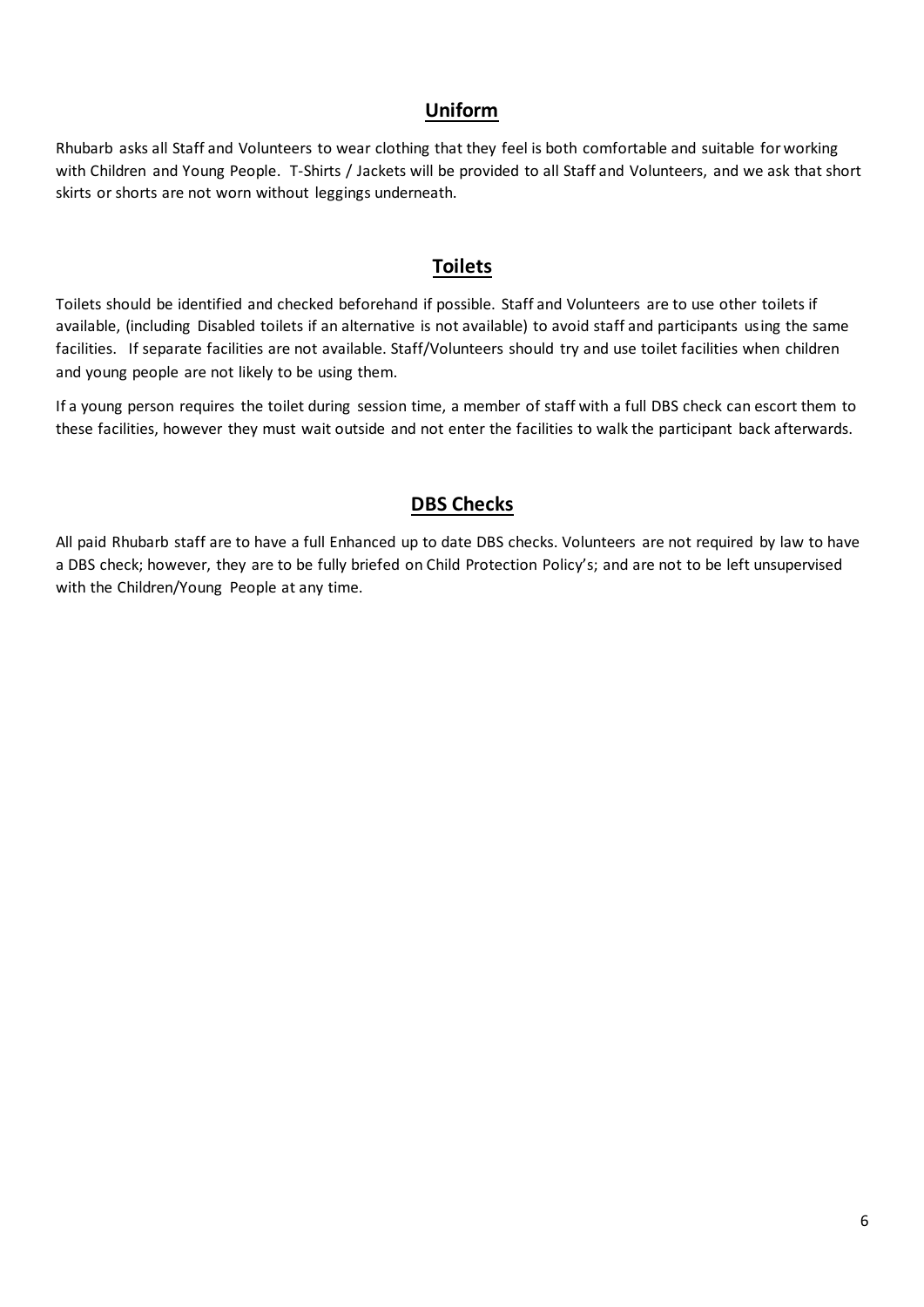## **Types of Abuse**

#### **Physical Abuse**

Physical abuse may involve hitting, shaking, throwing, poisoning, burning or scalding, drowning, suffocating, or otherwise causing physical harm to a child.

Physical harm may also be caused when a parent fabricates the symptoms of, or deliberately induces illness in a child.

#### **Emotional Abuse**

Emotional abuse is the persistent emotional maltreatment of a child such as to cause severe and persistent effects on the child's emotional development, and may involve:

- Conveying to children that they are worthless or unloved or inadequate.
- Imposing age or developmentally inappropriate expectations on children. These may include interactions that are beyond the child's developmental capability, as well as overprotection and limitation of exploration and learning, or preventing the child participating in normal social interaction.
- Seeing or hearing the ill-treatment of another e.g. where there is domestic violence and abuse.
- Serious bullying, causing children frequently to feel frightened or in danger;
- Exploiting and corrupting children.
- Some level of emotional abuse is involved in all types of maltreatment of a child, though it may occur alone.

#### **Sexual Abuse**

Sexual abuse involves forcing or enticing a child or young person to take part in sexual activities, whether or not the child is aware of what is happening.

Sexual abuse may involve;

- Physical contact, including assault by penetration (e.g. rape or oral sex).
- Non-penetrative acts such as masturbation, kissing, rubbing and touching outside of clothing.
- Sexual abuse can also include non-contact activities, such as involving children in looking at, pornographic materials; including online and with mobile phones.
- Forcing or enticing the creation of pornographic materials involving children.
- Encouraging children to behave in sexually inappropriate ways.
- Grooming a child in preparation for abuse (including via the internet).

Sexual abuse is not solely perpetrated by adult males. Women can also commit acts of sexual abuse, as can other children and peers.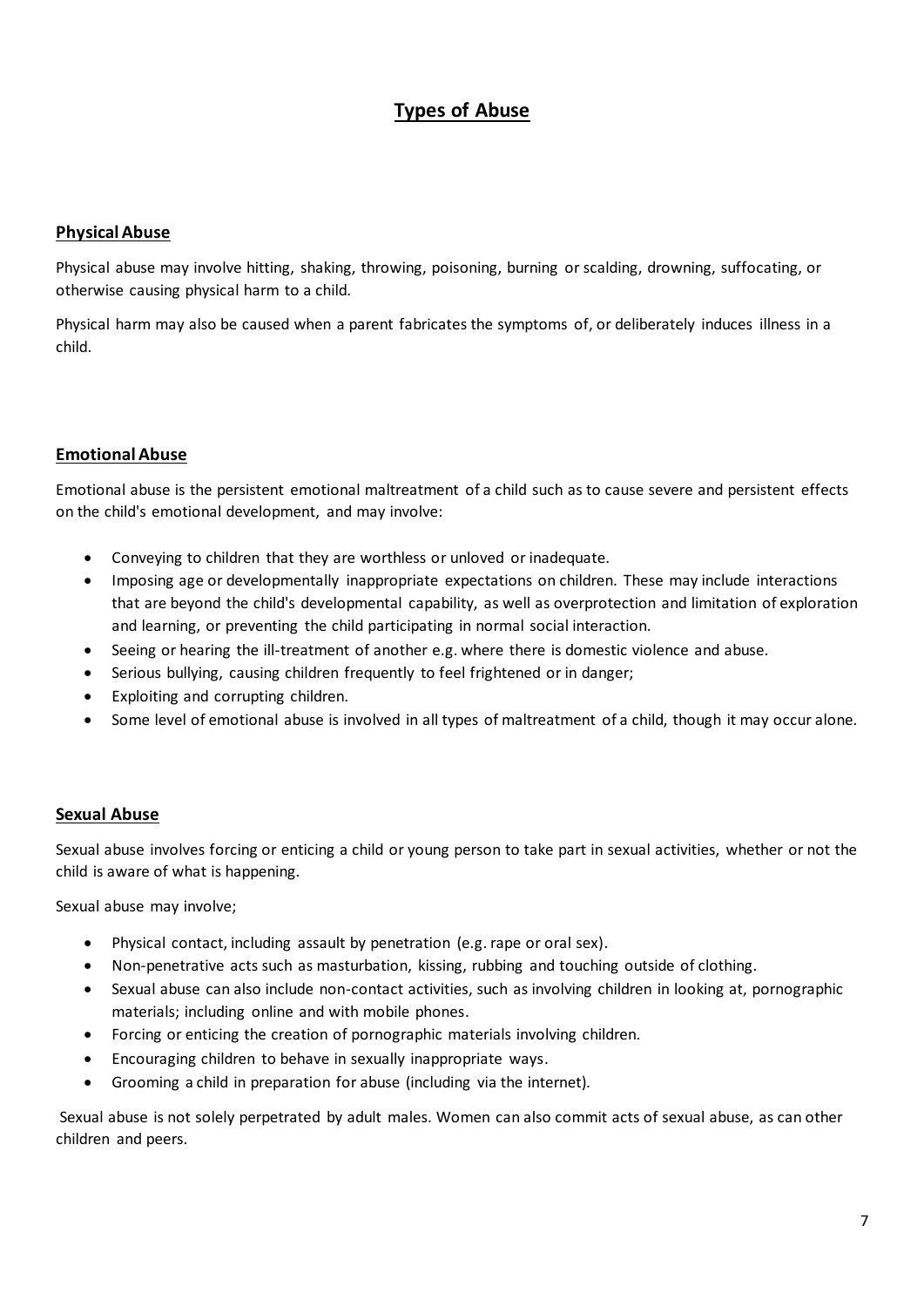#### **Neglect**

Neglect is the persistent failure to meet a child's basic physical and/or psychological needs, likely to result in the serious impairment of the child's health or development.

Neglect may involve a parent failing to:

- Provide adequate food, clothing and shelter (including exclusion from home or abandonment).
- Protect a child from physical and emotional harm or danger.
- Ensure adequate supervision (including the use of inadequate care-givers).
- Ensure access to appropriate medical care or treatment.

#### **Domestic Abuse**

Definition of domestic violence and abuse (2013): "Any incident or pattern of incidents of controlling, coercive or threatening behaviour, violence and abuse between those aged 16 or over, who are or have been intimate partners or family members regardless of gender and sexuality.

This can encompass, but is not limited to, the following types of abuse:

- Psychological.
- Physical.
- Sexual.
- Financial.
- Emotional.

Children can be affected by seeing, hearing and living with domestic violence and abuse as well as being caught up in any incidents directly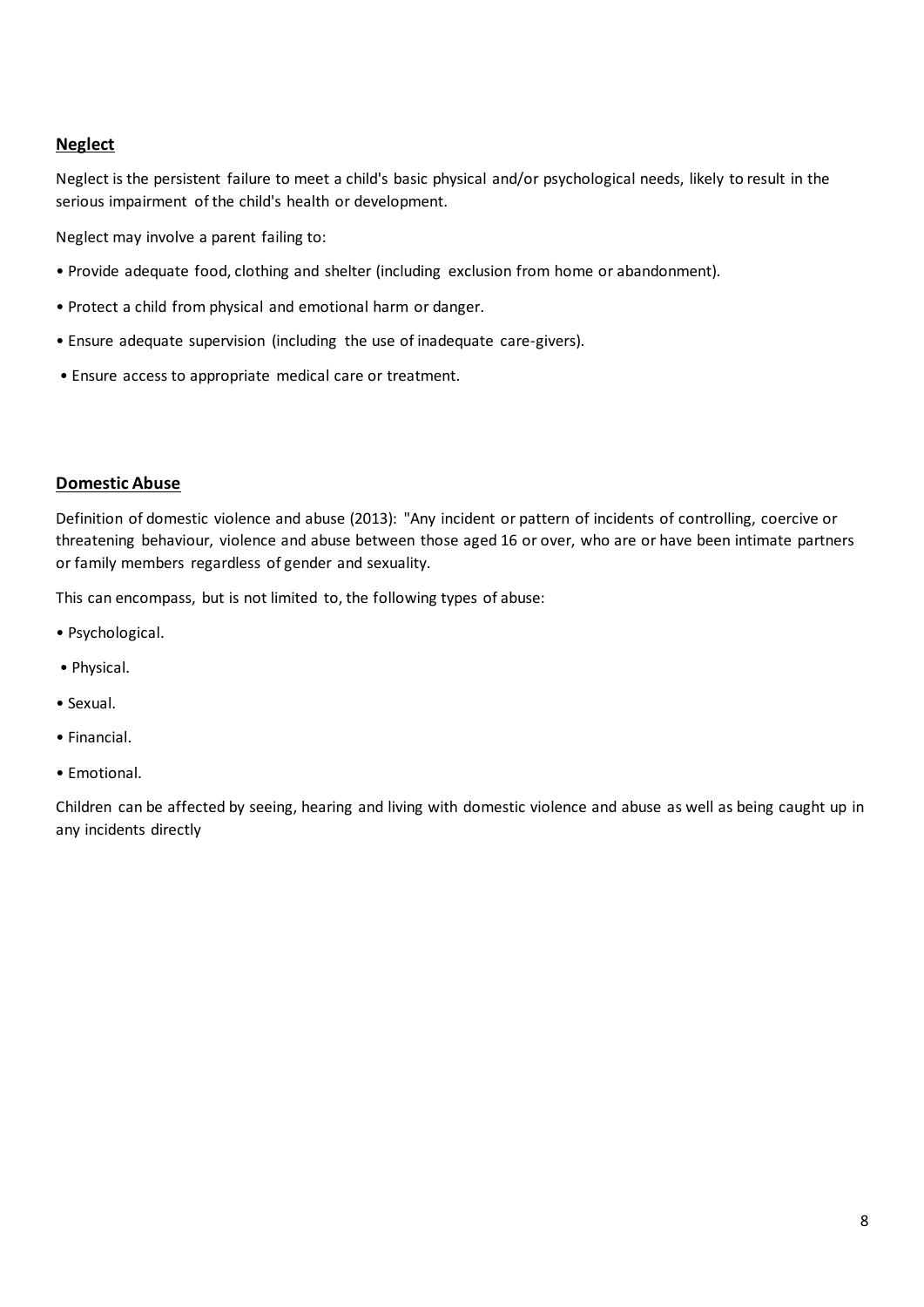## **'What the Child has Said Report'**

*(Formally called Disclosure reports)*

### What is a 'disclosure'?

If a child reports that they are suffering, or have suffered significant harm through abuse or neglect, or have caused or are causing physical or sexual harm to others, this is called a 'Disclosure'. Similarly, if a child raises a concern in or after sessions, that require action (reporting or recording) this is treated as a 'Disclosure'. Legally all staff and Volunteers have a duty to report disclosures through their Safeguarding lead and by completing a 'What the Child has Said report'.

## The 'What the Child has said report' should include:

- Time/date of disclosure.
- Place of disclosure.
- Who; Name of the young person who disclosed the information, and member of staff who received information? Was anyone else present?
- Does anyone else know? Young People, Staff etc.
- Details of the disclosure, this must be as close in words to what the young person has said.
- Details of any advice given by staff.

### What should I do if a child discloses information to me?

- Report all disclosures to Rhubarb's DSL, if the child is in immediate danger, they are to kept in the setting and the police are to be called.
- If a child asks to talk to you, or you believe they are about to tell you something however the setting isn't suitable, for example there are too many other people around, or if you are concerned about others overhearing etc you may find it useful to use the **'Rhubarb Keys'**; "I am just going to get the Rhubarb Keys" This is a code that warns other staff members of a potential disclosure and asks for space.
- Stay calm, remember that the child might be deciding whether/how much to tell you, so be calm and approachable never judgemental.
- Clarify the concerns; what has happened, when, where, who, has it happened before? Have they told anyone else about this?
- Try not to ask leading questions, make assumptions or put words into the child's mouth. Let the child clarify.
- Never promise confidentiality (it is illegal to not report a disclosure).
- Thank the child for telling you, reassure them they have done the right thing and explain that you want to help.
- Offer re-assurance about how you are going to help to keep the child safe and what you are going to do next; e.g. "I am going to tell (DSL) Charlotte who is going to try and help. Explain that you are only going to tell people who need to know.
- Complete a 'What the child has said' report in as much detail as possible. Template available below.

#### What do I do with the report?

• Hand It to Rhubarb's DSL, who will place it in an envelope for confidentiality.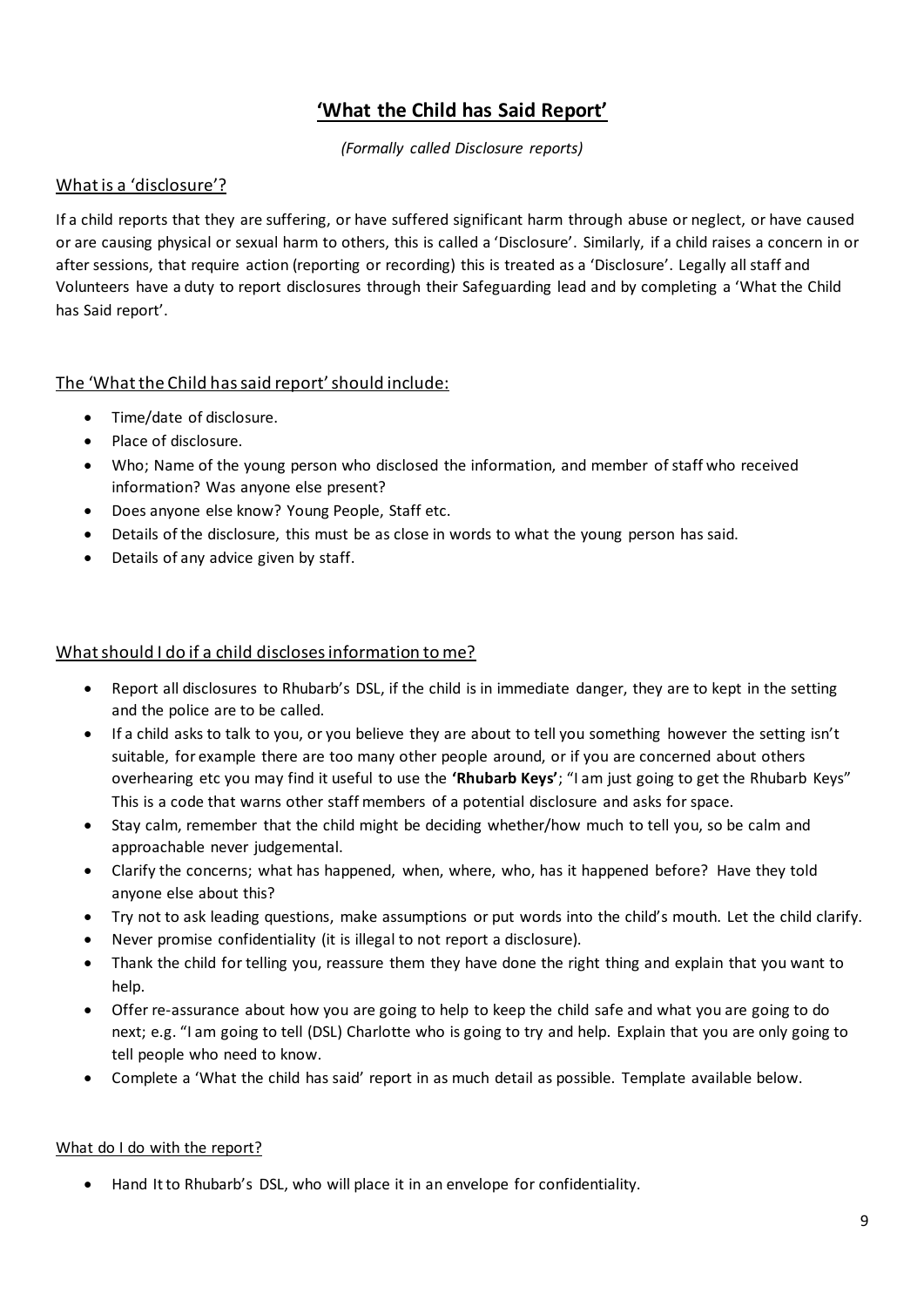## **What will Happen next?**

Once the Safeguarding lead receives your 'What the child has said' report they will then decide which action is to be taken. They may seek advice and if necessary and file a report to the Access and Response team (ART).

## **Access and response Team (ART)**

| 01454866000  | South Gloucestershire                                                                    |  |
|--------------|------------------------------------------------------------------------------------------|--|
|              | (Mon – Thurs 9:00-5:00, Friday's 9:00-4:30)                                              |  |
| 01275888808  | <b>North Somerset Child Protection Team</b><br>(Mon-Thurs 8:45-5:00, Friday's 8:45-4:30) |  |
| 01454 615165 | Out of hours and weekends, emergency duty team.                                          |  |

## **Local Authority Designated Officer's (LADO'S)**

**Julie Bishop North Somerset Local Authority Designated Officer 01275 88808 [LADO@n-somerset.gcsx.gov.uk](mailto:LADO@n-somerset.gcsx.gov.uk)**

> **Tina Wilson South Gloucestershire Designated Officer 01454 868508 [LADO@southglos.gov.uk](mailto:LADO@southglos.gov.uk)**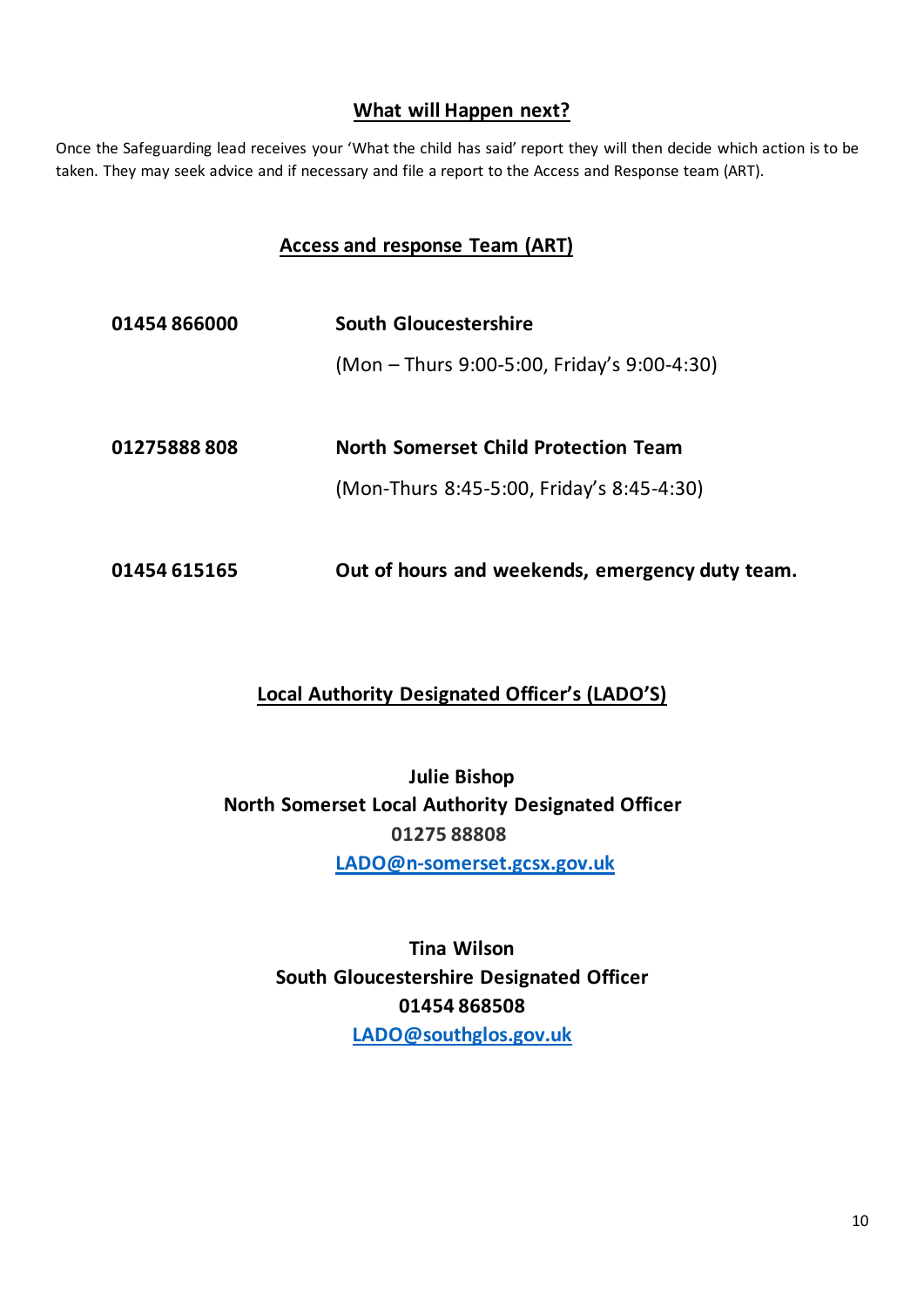## **Whistleblowing Policy**

Whistleblowing is defined as;

*"Raising concerns about misconduct within an organisation."*

If your concern is about a child or young person using Rhubarb's services, then you need to follow Rhubarb's Safeguarding and Child Protection policy guidelines, and report such concerns to the (DLS) Designated Safeguarding lead as soon as possible who will take appropriate action.

However, if your concern is about a colleague, member of staff or the Designated Safeguarding Lead (DSL) then It is recommended that you contact the Local Authority Designated Officer (LADO) their details can be found on page ten of this document, who will investigate for any signs of malpractice or wrongdoing. The possibility of abuse cannot be eliminated, and constant vigilance is necessary.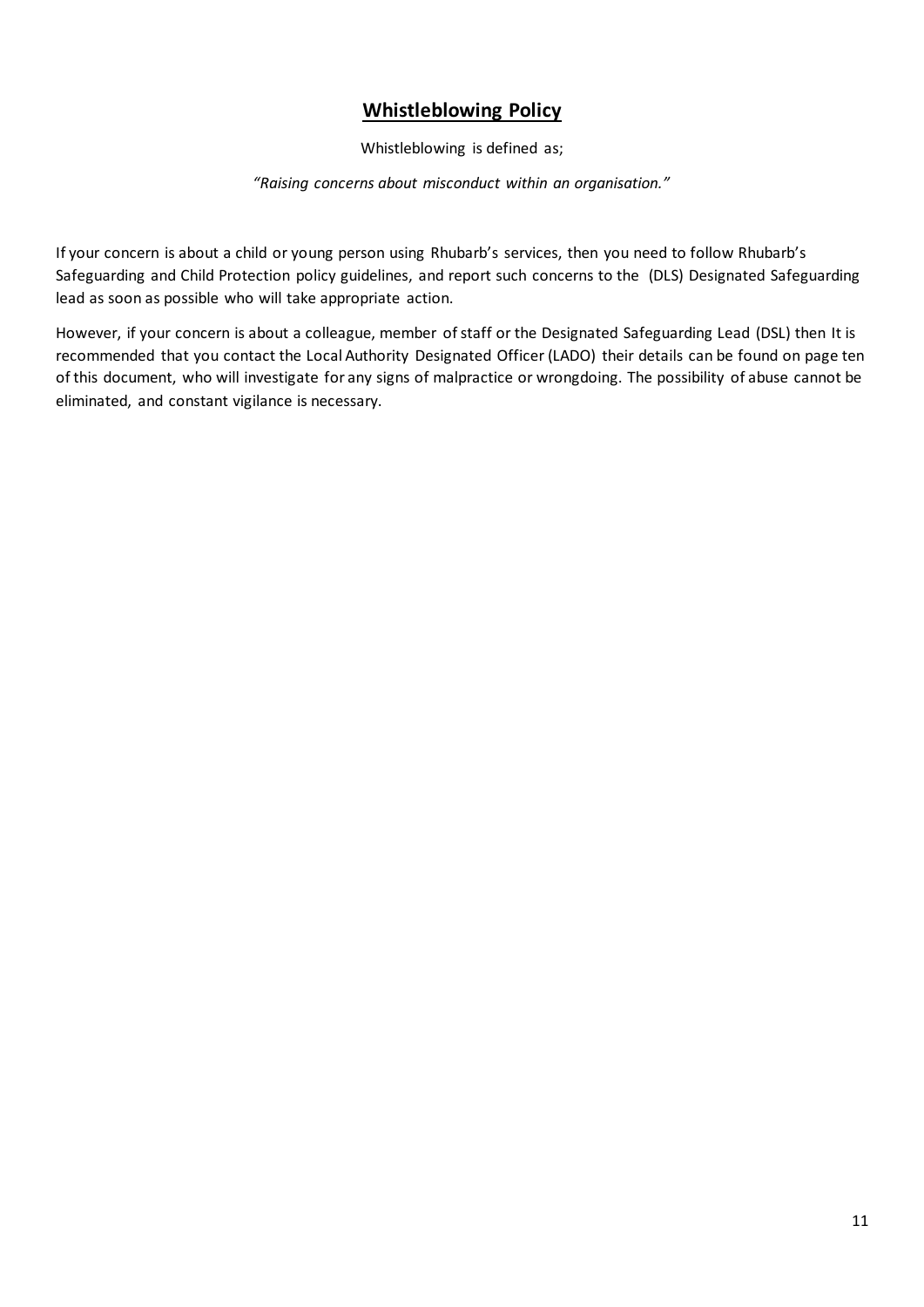Date of report:

Rhubar  $\overline{\textbf{h}}$ Speech & Drama School Time of report:

## **What the Child Has Said Report**

| <b>Your Details</b> |  |
|---------------------|--|
| Name:               |  |
| Job Title:          |  |
| Telephone Number:   |  |
| Email Address:      |  |
|                     |  |

| Details of the Person affected |  |
|--------------------------------|--|
| Name of child who raised       |  |
| the concern.                   |  |
| Date of Birth.                 |  |
| Parent(s) / Carer(s)           |  |
| Names:                         |  |
| Parent/Carer Address:          |  |
|                                |  |
|                                |  |
| Parent / Carer telephone       |  |
| Number:                        |  |
| School Attended (If            |  |
| Known.                         |  |